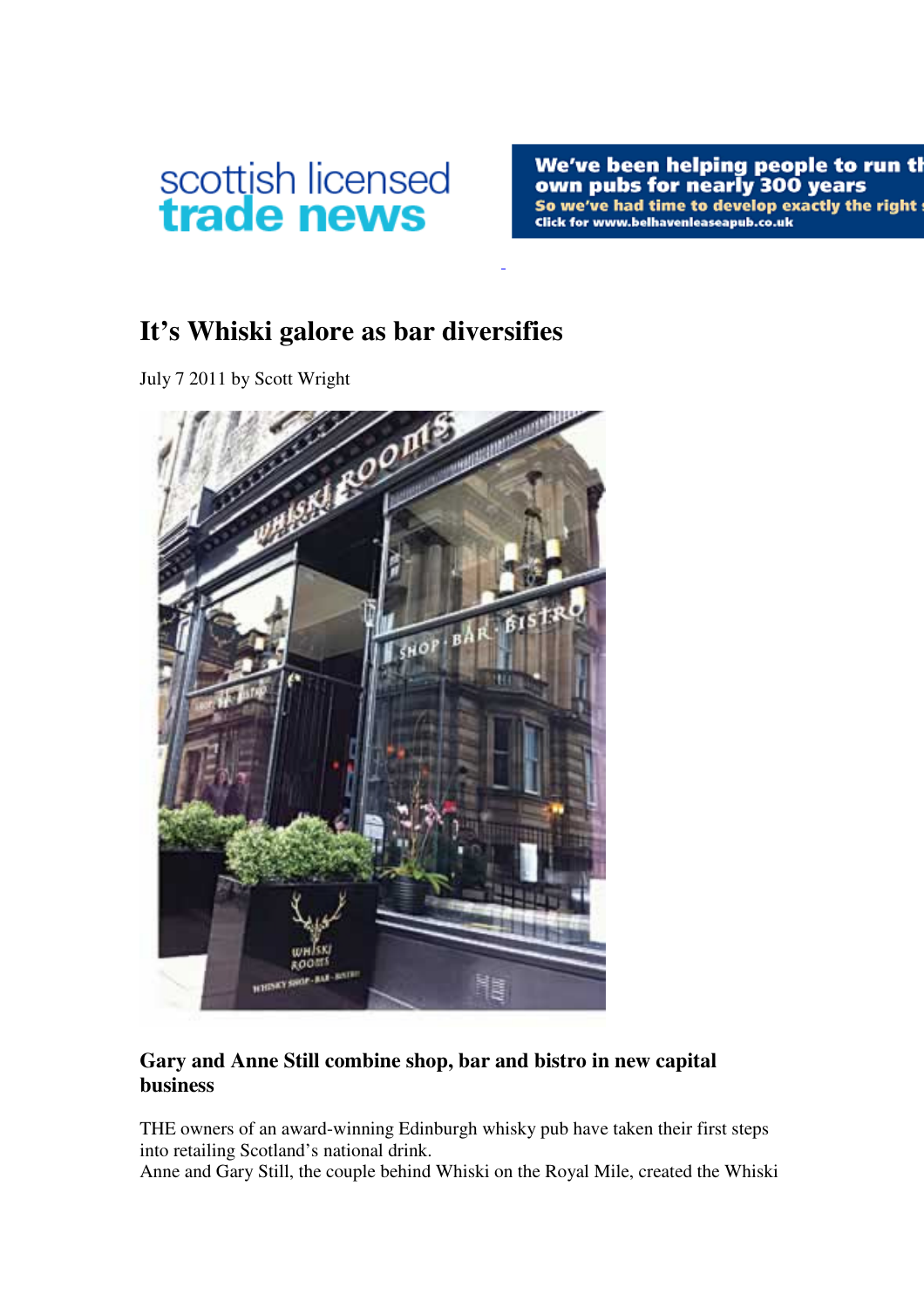Rooms by acquiring and knocking together three commercial premises on The Mound (numbers four to seven North Bank Street).

The combined bar, bistro and whisky shop opened for business last month and early trade has been encouraging.

With the plans having incurred opposition from some local residents, and significant structural work required to turn the Stills' vision for the A-listed properties into reality, Anne said it had been a challenging project.

But she said the couple, who did not disclose how much they invested in the venture, were thrilled with the results.

"We took a risk – we didn't know if we'd be able to put in ventilation or whether we would get planning and licensing [consent] – but it paid off," Anne told SLTN.

"It was nerve-wracking – it was an awful lot to bring to development – but it's stunning."

The move into retailing was described as a "natural progression" for Whiski, Anne said, as customers in the Royal Mile bar often asked where they could buy the whiskies on the gantries.

Every one of the drams – around 500 are stocked in the bar at the Whiski Rooms – are available for sale in the store, which also includes a dedicated tasting area able to accommodate 16.

Customers can move freely between the three areas, and outwith licensing hours the store is separated from the bar and bistro with specially-designed wrought-iron gates, complete with Whiski logo.

However, even when the store is closed patrons can still see what's available on the back-lit shelves.

The business will employ 30 staff during the high tourist season, many of whom have a passion for whisky.

Anne revealed she had received as many as 300 candidates for the post of retail manager. "We were inundated with applications," she said. "All the staff are very good."

The bistro will offer broadly the same kind of food the original Whiski bar offers, with the best local produce underpinning the menu.

But in design terms the venue has its own identity, favouring "luxury" and "opulence" in contrast to its sister outlet's more traditional feel.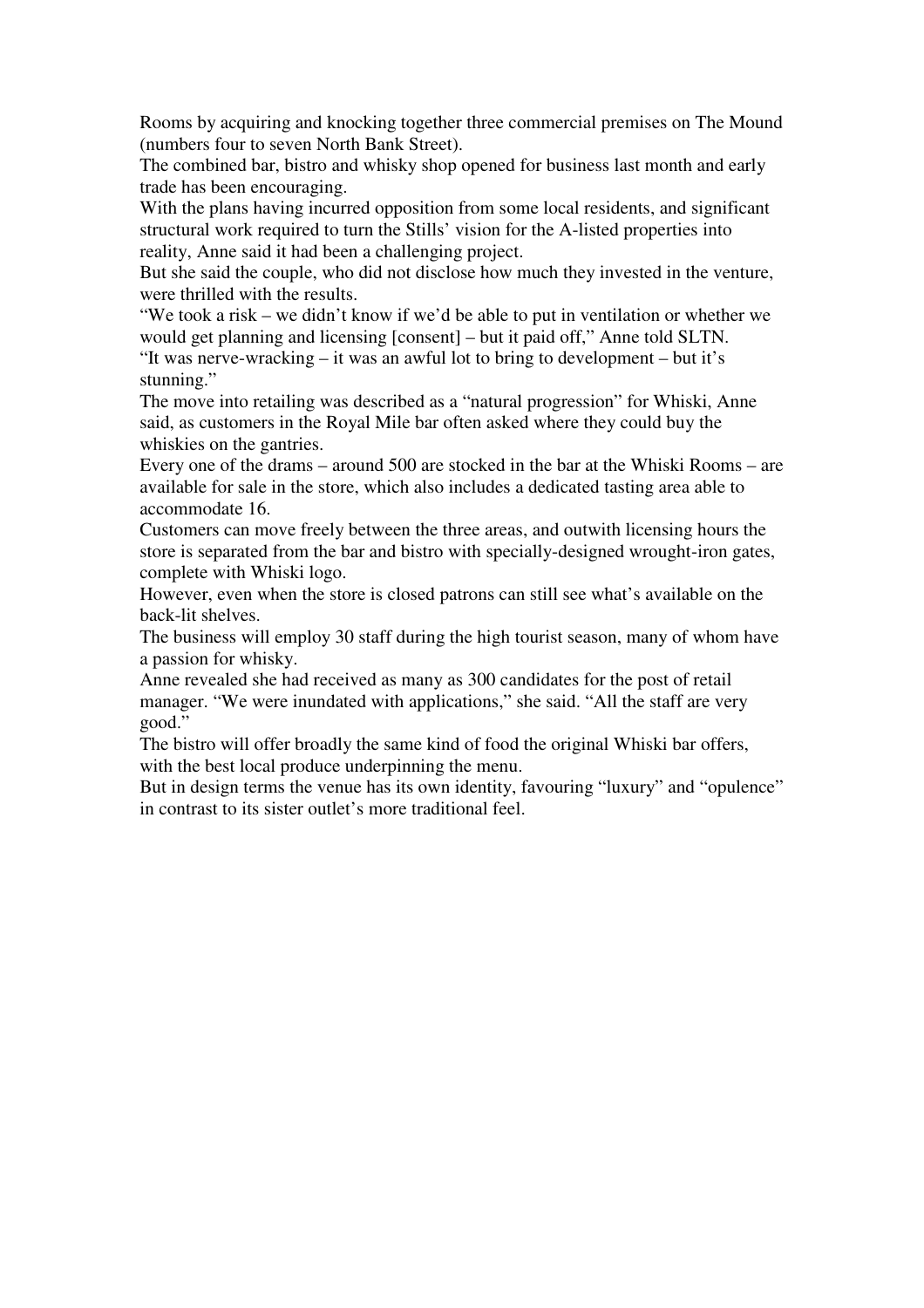

Wagstaff was the main contractor on the project and Edinburgh-based Kerr Blyth Associates the architects.

Anne said she and Gary had "driven" plans for the design. "It's a high quality interior – five-star standard – and everything is beautiful," she said.

"The bar has copper edging, it has copper lighting and the ventilation is also copper, making it look like a still."

Despite their existing trading presence in the Old Town, Anne is convinced there's scope for both businesses to commercially co-exist. That said, she does expect trade at the Whiski Rooms to be more seasonal and tourist-led. To that end, significant investment has been made in catering equipment to allow the venue to cater for large parties.

"I think there's enough business for two Whiski bars," she said.

"Whiski on the Royal Mile is more traditional. It's still traditional here – it's not a style bar, but it has more of a luxury feel.

"We're getting a different clientele – more locals are coming, which is interesting – but obviously we've only been open a few days."